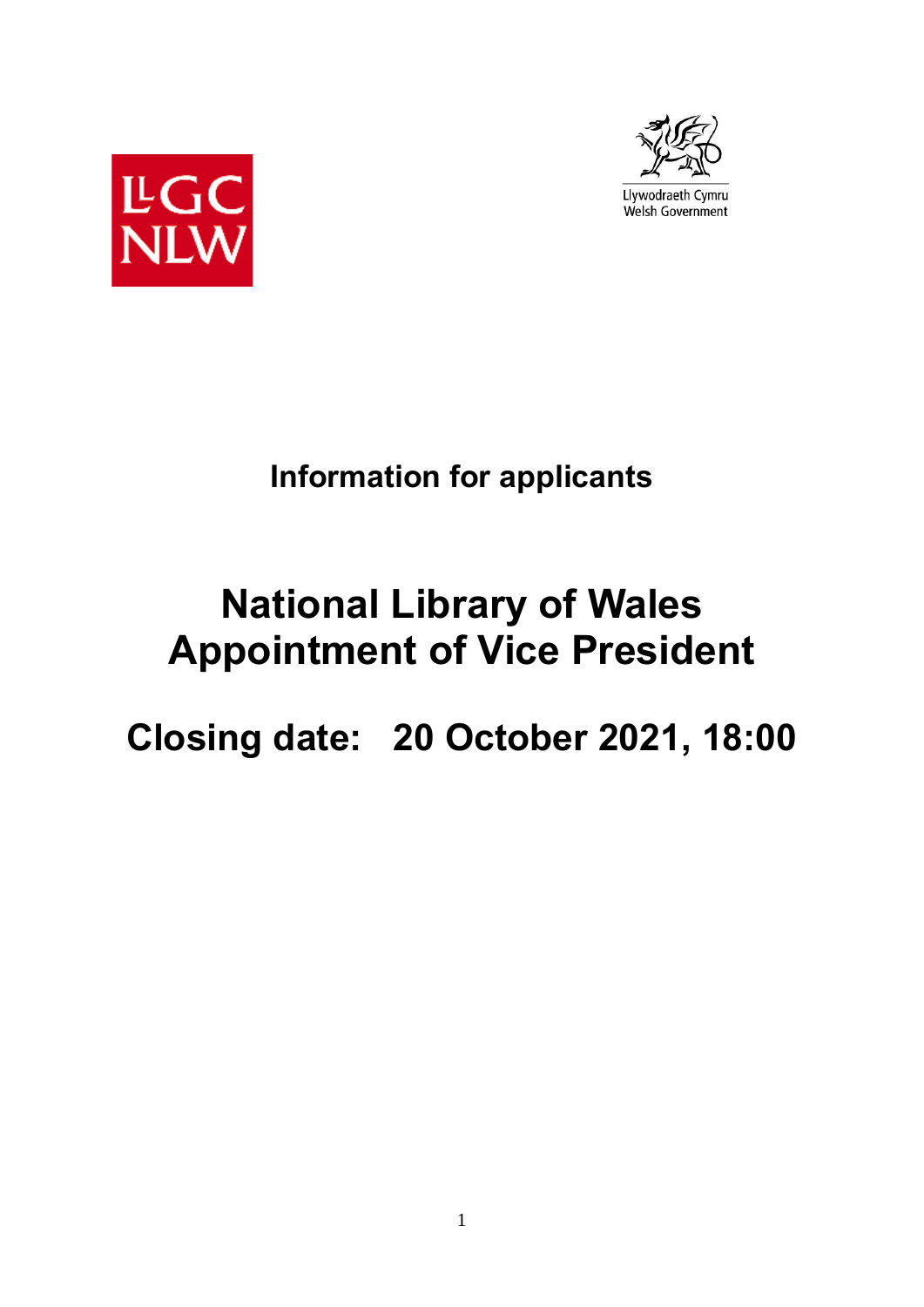

# **Contents**

|          |                                                     | Page    |
|----------|-----------------------------------------------------|---------|
|          | Submitting an Application                           | 3       |
| Annex A: | The National Library of Wales                       | 6       |
| Annex B: | The role of Vice President<br>The selection process | 6<br>11 |
| Annex C: | Background – The National Library of Wales          | 13      |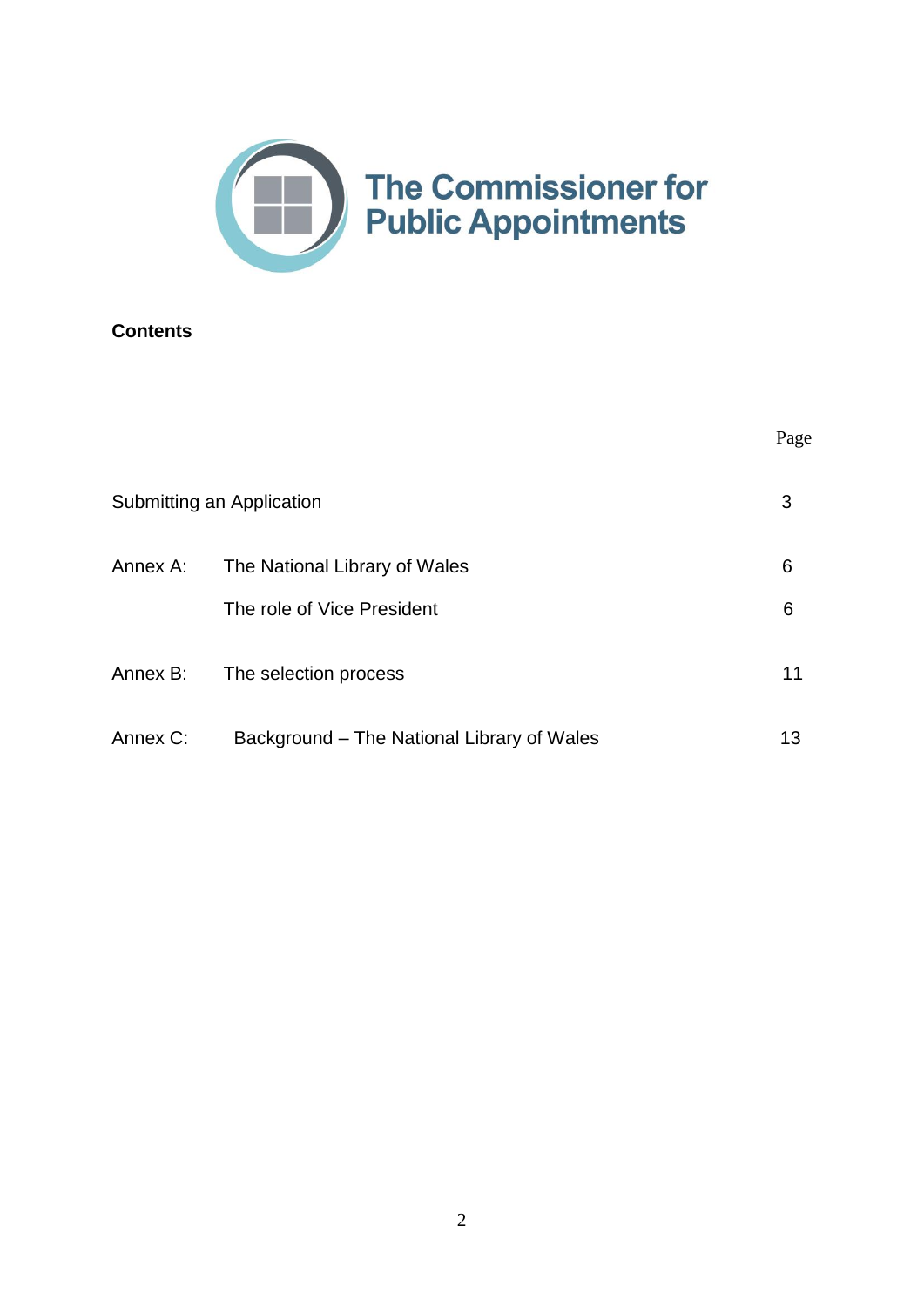# **Submitting an application**

Thank you for your interest in the role of Vice President of the National Library of Wales. This is a crucially important appointment, made by the Deputy Minister for Arts and Sport, & Chief Whip.

As Vice President you can influence the strategic direction of the Library and contribute to policies that will benefit the Library in the short and long term. The attached annexes provide more detail on the role, the person specification, the role and responsibilities of the Library, and the selection process.

To apply, please visit the Welsh Government's public appointments website here [https://cymru-wales.tal.net/vx/lang-en-GB/mobile-0/appcentre-3/brand-](https://cymru-wales.tal.net/vx/lang-en-GB/mobile-0/appcentre-3/brand-2/candidate/jobboard/vacancy/7/adv/)[2/candidate/jobboard/vacancy/7/adv/](https://cymru-wales.tal.net/vx/lang-en-GB/mobile-0/appcentre-3/brand-2/candidate/jobboard/vacancy/7/adv/).

To apply for this role, click on the 'Vice President – The National Library of Wales' vacancy and click on 'Apply' at the bottom left hand corner. The first time you apply for a post, you will need to complete a registration form for the Welsh Government's online application system. You will only need to register once, and you will be able to keep yourself updated on the progress of your application, and any other applications you make, via your registered account.

Once you've registered, you'll be able to access the application form. To apply you will need to upload a personal statement and CV to the 'Reasons for applying' section of the online application form.

# **Personal Statement**

This is a critically important element of your application and is your opportunity to:

- Outline your interest in the role;
- Demonstrate how you meet each of the criteria set out in the person specification and essential criteria; and
- Outline how you could contribute to the work of the National Library of Wales.

How you choose to present this information is up to you. You should aim to present detailed examples which demonstrate how you meet the criteria, and which describe your role in achieving a specific result. It will benefit the selection panel if you can be clear which evidence you provide relates to which criteria. Providing separate paragraphs in relation to each criterion is common practice.

**Please limit your personal statement to two pages** – your application may be rejected if you exceed this limit.

# **Curriculum Vitae (CV)**

Please ensure your CV includes brief details of your current or most recent post, and the dates you occupied this role, and details of any past relevant roles to this appointment. Please also identify any past or present Ministerial appointments. **Do not include extensive lists of publications or research activity.**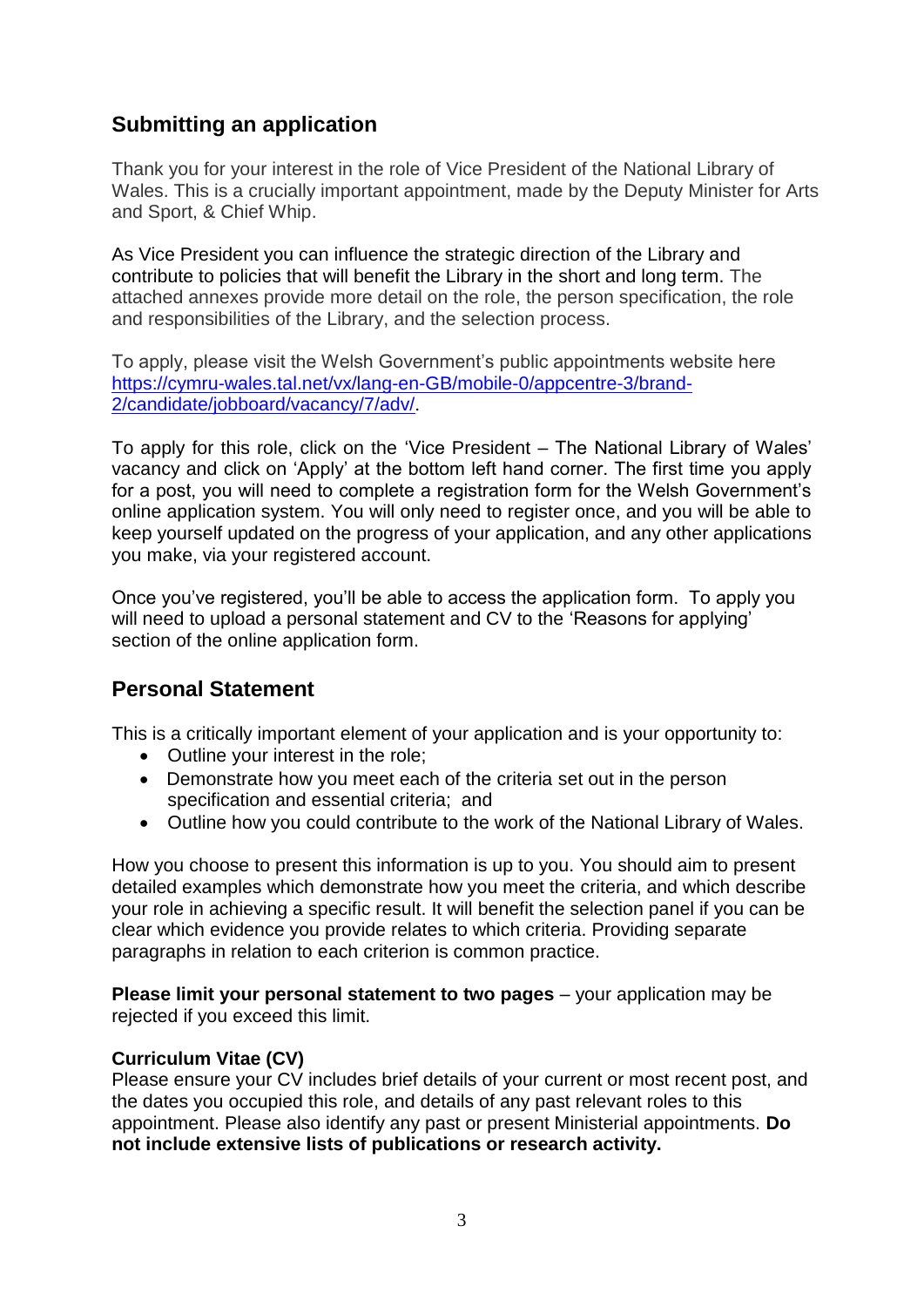#### **Indicative timetable**

Closing date 20 October 2021 Shortlisting November 2021 Interviews December 2021 Appointment January 2022

#### **Diversity Statement**

The Welsh Government believes public bodies should have Board Members who reflect Welsh society - people from all walks of life - to help them understand peoples' needs and make better decisions. This is why the Welsh Government is encouraging a wide and diverse range of individuals to apply for appointments to public bodies. Applications are particularly welcome from all under-represented groups including women, people under 30 years of age, black, Asian and minority ethnic people, disabled people, gay, bisexual and transgender people.

Welsh Government published its ['Reflecting Wales in Running Wales: Diversity and](https://gov.wales/sites/default/files/publications/2020-02/diversity-and-inclusion-strategy-for-public-appointments-2020-2023.pdf)  [Inclusion Strategy for Public Apppointments in Wales \(2020-2023\)'](https://gov.wales/sites/default/files/publications/2020-02/diversity-and-inclusion-strategy-for-public-appointments-2020-2023.pdf) in 2020. This strategy aims to make Wales an exemplar in redistributing cultural capital and nurturing all Welsh talents, by reflecting Wales in running Wales.

## **Disability Confident**

The Welsh Government accepts the social definition of disability, in which it is recognised that barriers in society act to disable people who have impairments or health conditions or who use British Sign Language. We are committed to removing barriers so that all staff can perform at their best. The Equality Act 2010 uses the medical definition of disability ("a physical or mental impairment which has a substantial and long-term impact on a person's ability to carry out normal day to day activities").

We guarantee to interview anyone who is disabled whose application meets the minimum criteria for the post. By 'minimum criteria' we mean that you must provide us with evidence in your application which demonstrates that you generally meet the level of competence for the role and any qualifications, skills or experience defined as essential.

If you would like a guaranteed interview, please contact [Public.appointments@gov.wales](mailto:Public.appointments@gov.wales)

If you have an impairment or health condition, or use British Sign Language and need to discuss reasonable adjustments for any part of this recruitment process, please contact [Public.appointments@gov.wales](mailto:Public.appointments@gov.wales) as soon as possible and a member of the team will contact you to discuss your requirements and any questions you may have.

#### **Contacts**

If you would like an informal conversation about the role of Vice President at the National Library of Wales, please contact Nicola Guy, Deputy Director, Culture & Sport Division, Welsh Government, Nicola.Guy@gov.wales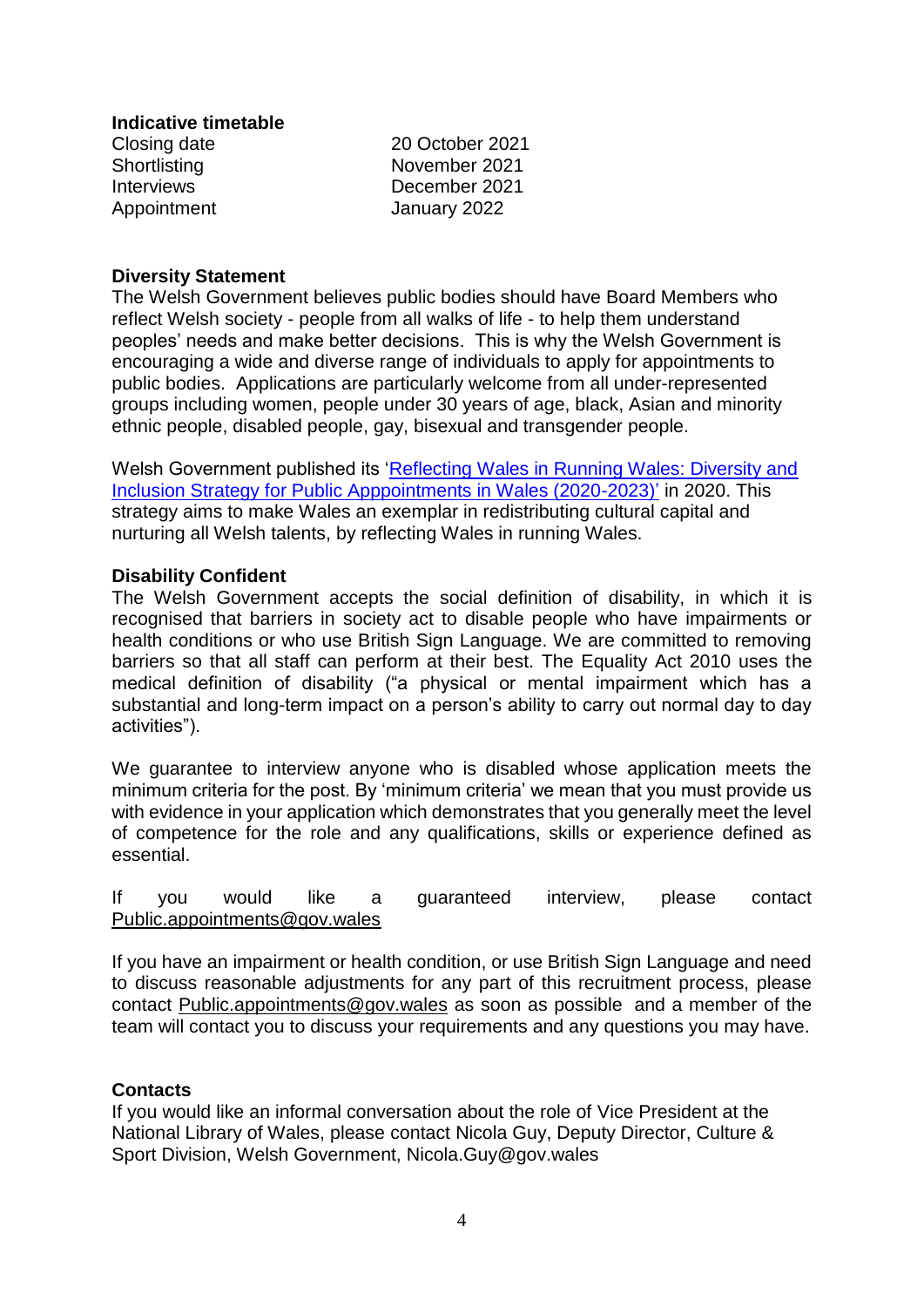If you need any further assistance in applying for this role, please email [publicappointments@gov.wales.](mailto:publicappointments@gov.wales)

If you need assistance with the "Appoint" application system on-line, please contact the Shared Service Helpdesk [\(sharedservicehelpdesk@gov.wales\)](mailto:sharedservicehelpdesk@gov.wales), 03000 255454.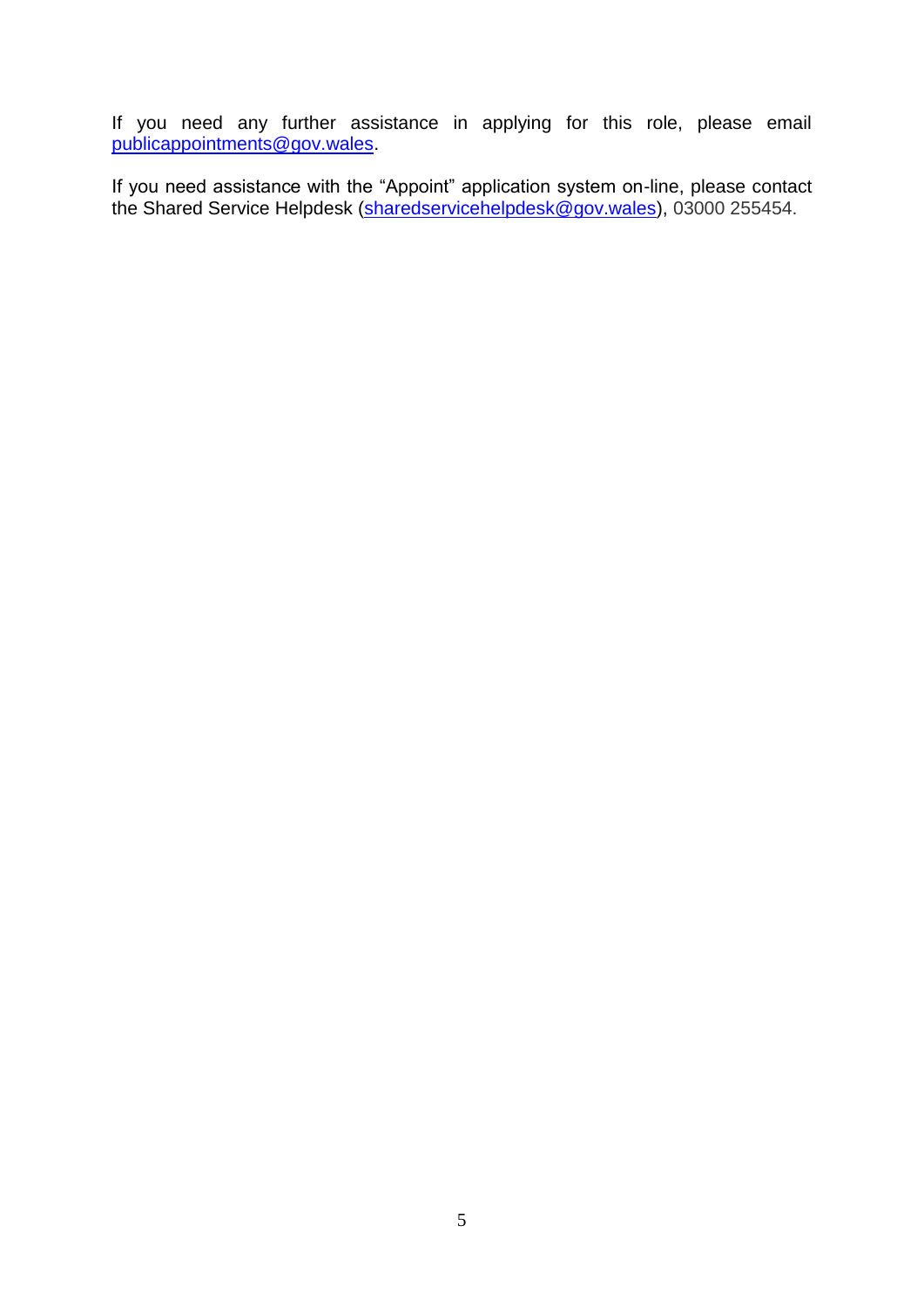# **Annex A**

# **The National Library of Wales and the role of Vice President**

The National Library of Wales' purpose is to make our diverse culture and heritage accessible to all to learn, research and enjoy.

As a Welsh Government Sponsored Body, the Library will receive £12.8m in annual revenue funding from the Welsh Government in 2021-2022. The Library is also a Royal Charter body and registered independent charity. Its management and operations are overseen by a Board of Trustees.

The Library subscribes to the Welsh Government's wider policies and priorities, including the Well Being of Future Generations (Wales) Act 2015 and the Welsh Language Act 2010 and integrates its work into supporting of all of the seven wellbeing goals as well as the five governance elements of the Sustainable Development Principle.

For further detail on the Library's purpose, vision and objectives, please go to: [https://www.library.wales/fileadmin/fileadmin/docs\\_gwefan/amdanom\\_ni/dogfennaet](https://www.library.wales/fileadmin/fileadmin/docs_gwefan/amdanom_ni/dogfennaeth_gorfforaethol/2017-2021_Strategic_Plan_FINAL.pdf) [h\\_gorfforaethol/2017-2021\\_Strategic\\_Plan\\_FINAL.pdf](https://www.library.wales/fileadmin/fileadmin/docs_gwefan/amdanom_ni/dogfennaeth_gorfforaethol/2017-2021_Strategic_Plan_FINAL.pdf)

## **The Role of Vice President**

- The Vice President will assist the President in leading the overall direction of the Board and take on the roles of the President if he/she is absent.
- Chairing other Library Committees and/or in the absence of the appointed Chair.
- Along with the President, act as a main point of contact between the Board and the Minister for Arts and Sport, and Chief Whip and Government officials.
- Supporting the President as required in liaising with other officers and members of the Board, and with the Library's senior executive team. The Vice President will also have an important role to play in scrutinising, challenging and supporting the executive to meet the Library's aims, objectives and targets.
- Participate in the corporate planning process, including agreeing annual budget plans for operational programmes and corporate activities;
- Deputising for the President as required in representing the Library in its dealings with the Senedd and the Welsh Government.
- Actively promoting the benefits of the diverse cultural heritage sector within Wales and further afield.
- Have a clear vision as to how the Library can continue to contribute as a main deliverer of Government cultural heritage policy
- Have an understanding of how the public sector in Wales functions.
- Be actively engaged in encouraging board membership and the next generation of trustees.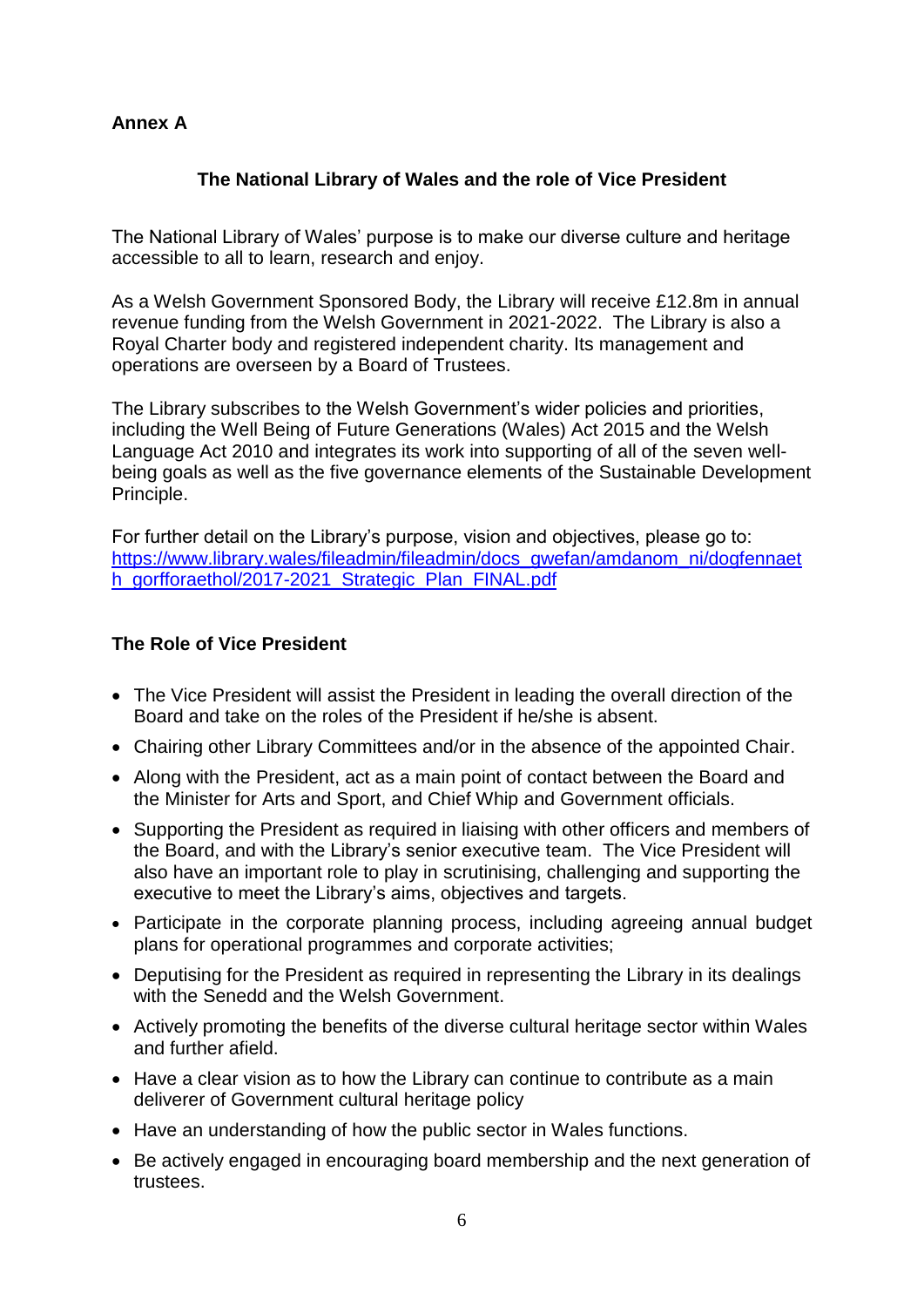- Ensure the Library achieves value for money within a framework of best practice, regularity and property.
- Act in a way that promotes highs standards of probity and public finance.
- Be politically independent.
- Have a clear understanding and commitment to Nolan's "Seven Principles of Public Life".

# **Person Specification - Desirable**

We are seeking someone who:

- demonstrates an understanding, a commitment, and an enthusiasm for the Library's work and for Wales' cultural sector;
- has an awareness of Welsh Government policies and strategies and of how they influence the work of the Library and the culture sector as a whole;
- has extensive leadership skills and experience of driving change;
- has a commitment to equality issues and to challenging discriminatory practices;
- has a commitment to Nolan's Seven Principles of Public Lif[e](https://www.gov.uk/government/publications/the-7-principles-of-public-life) [https://www.gov.uk/government/publications/the-7-principles-of-public-life;](https://www.gov.uk/government/publications/the-7-principles-of-public-life)
- is able to communicate effectively with the Library's audiences in both Welsh and English.

# **Person specification - Essential**

- Demonstrates a commitment to the values and the vision of the National Library of Wales, and an appreciation of its role and purpose as a national institution in Wales, including the cultural, learning, health and well-being, economic and socio-political contexts in which it operates; and an understanding of its obligations under the Well-being of Future Generations (Wales) Act 2015;
- can evidence strong interpersonal, communication and stakeholder management skills, including ambassadorial skills;
- committed to increasing diversity and promoting equality, identifying relevant experience to develop an inclusive and diverse Board;
- Has experience of developing strategic partnerships, and of outreach and engagement activity who will drive the agenda of ensuring the Library serves and represents the diverse communities and regions of Wales;
- demonstrates senior leadership skills and the ability to provide effective support and challenge to a high profile organisation;
- demonstrates the ability to think and operate strategically;
- demonstrates a thorough understanding of good governance;
- demonstrates business and commercial acumen and experience of incomegenerating activities (including fundraising);
- has experience of operating at a senior level in a complex, multi-disciplinary organisation.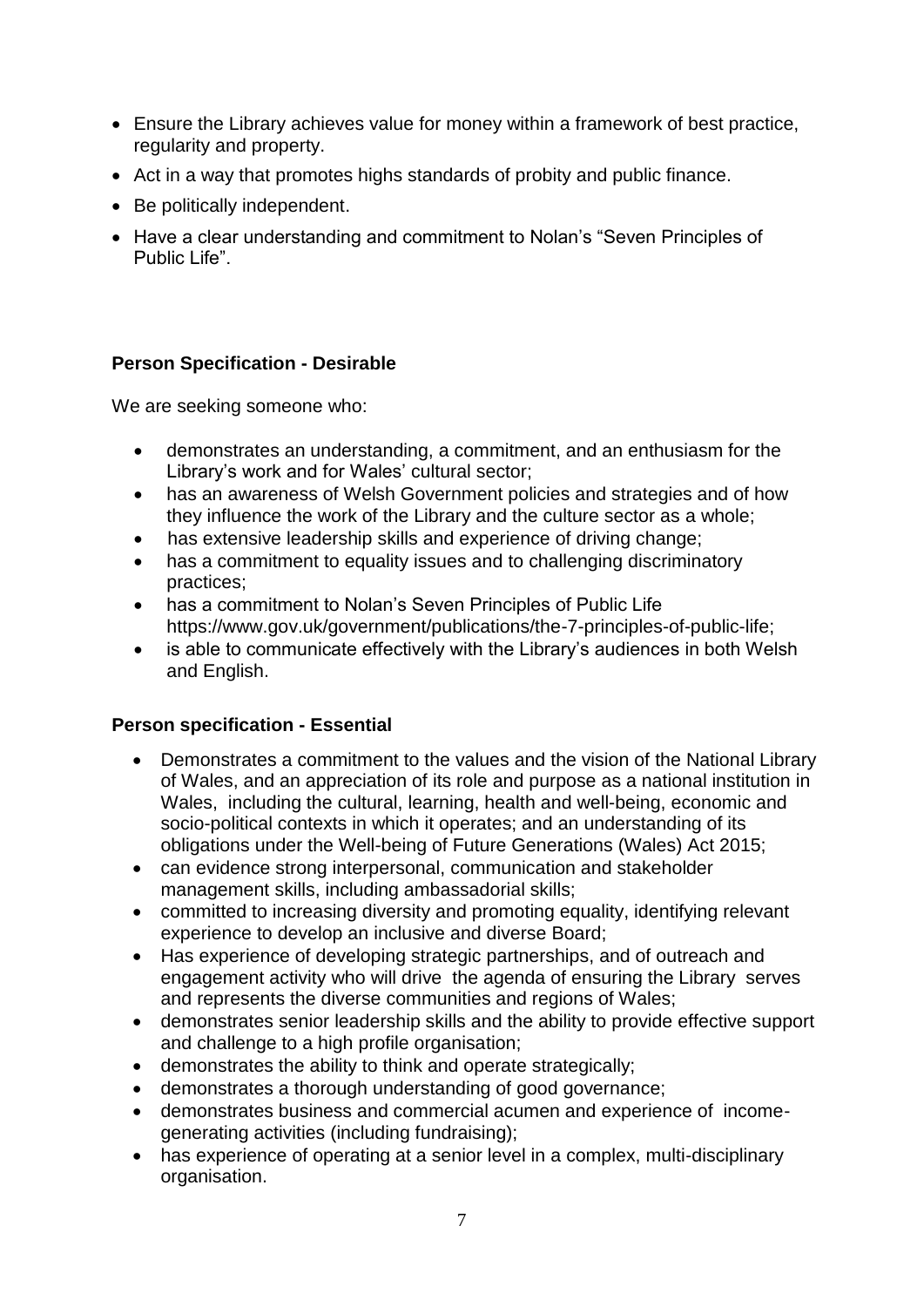# **How will the desirableand essential criteria be assessed?**

| <b>Specification / Criteria</b>                                                                                                                                                                                                                                                                                                                                                                       | Application | Interview |
|-------------------------------------------------------------------------------------------------------------------------------------------------------------------------------------------------------------------------------------------------------------------------------------------------------------------------------------------------------------------------------------------------------|-------------|-----------|
| An understanding, a commitment, and an enthusiasm<br>for the Library's work and for Wales' cultural sector;                                                                                                                                                                                                                                                                                           |             |           |
| Awareness of Welsh Government policies and<br>strategies and of how they influence the work of the<br>Library and the culture sector as a whole;                                                                                                                                                                                                                                                      |             | ✔         |
| Extensive leadership skills and experience of driving<br>change;                                                                                                                                                                                                                                                                                                                                      | ✔           | ✔         |
| Commitment to equality issues and to challenging<br>discriminatory practices;                                                                                                                                                                                                                                                                                                                         | ✔           | ✔         |
| Commitment to Nolan's Seven Principles of Public Life                                                                                                                                                                                                                                                                                                                                                 | ✔           | ✔         |
| Commitment to the values and the vision of the National<br>Library of Wales, and an appreciation of its role and<br>purpose as a national institution in Wales, including the<br>cultural, learning, health and well-being, economic and<br>socio-political contexts in which it operates; and an<br>understanding of its obligations under the Well-being of<br>Future Generations (Wales) Act 2015; | ✔           | ✔         |
| Evidence of strong interpersonal, communication and<br>stakeholder management skills, including ambassadorial<br>skills;                                                                                                                                                                                                                                                                              |             | ✔         |
| Committed to increasing diversity and promoting<br>equality, identifying relevant experience to develop an<br>inclusive and diverse Board;                                                                                                                                                                                                                                                            |             |           |
| Experience of developing strategic partnerships, and of<br>outreach and engagement activity who will drive the<br>agenda of ensuring the Library serves and represents<br>the diverse communities and regions of Wales;                                                                                                                                                                               |             | ✔         |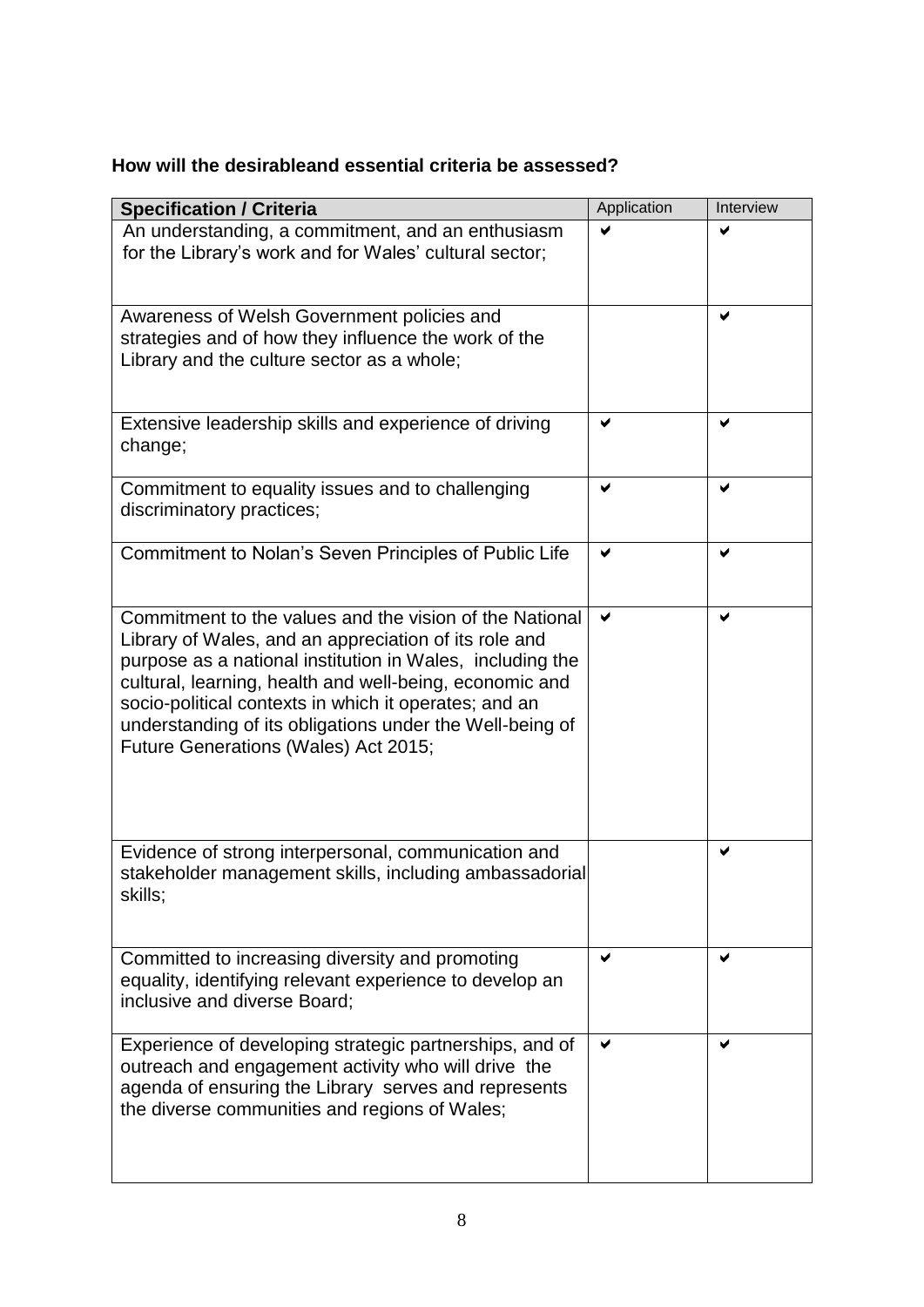| Senior leadership skills and the ability to provide<br>effective support and challenge to a high profile<br>organisation; |   |   |
|---------------------------------------------------------------------------------------------------------------------------|---|---|
| The ability to think and operate strategically;                                                                           |   |   |
| A thorough understanding of good governance;                                                                              | ✔ |   |
| Business and commercial acumen and experience of<br>income-generating activities (including fundraising);                 | м | ✔ |
| Experience of operating at a senior level in a complex,<br>multi-disciplinary organisation.                               |   |   |

## **Location**

There may be times when the Vice President is required to travel to meetings and events

#### **Time Commitment and Board Meetings**

The time commitment for the role of Vice President is up to 18 days per year which includes attendance at 6 meetings per year.

#### **Term of Appointment**

The appointment will be made by the Deputy Minister for Arts and Sport, and Chief Whip on behalf of the Welsh Government and will be for a term of four years.

#### **Welsh Language Skills**

The Vice President post is considered Welsh desireable, at the level specified below:

Understanding – can understand basic conversations about everyday topics. Reading – can read simple material on everyday topics with understanding Speaking – can converse in simple work related conversations. Writing – no skills.

#### **Remuneration**

The role of Vice President, is currently unremunerated. Travel and other reasonable expenses that might be incurred in carrying out the role can be claimed from the Library.

#### **Expected Appointment Start Date:** January/February 2022

#### **Assistance for Disabled Members of the Board**

All reasonable adjustments will be made to enable members to effectively carry out their duties.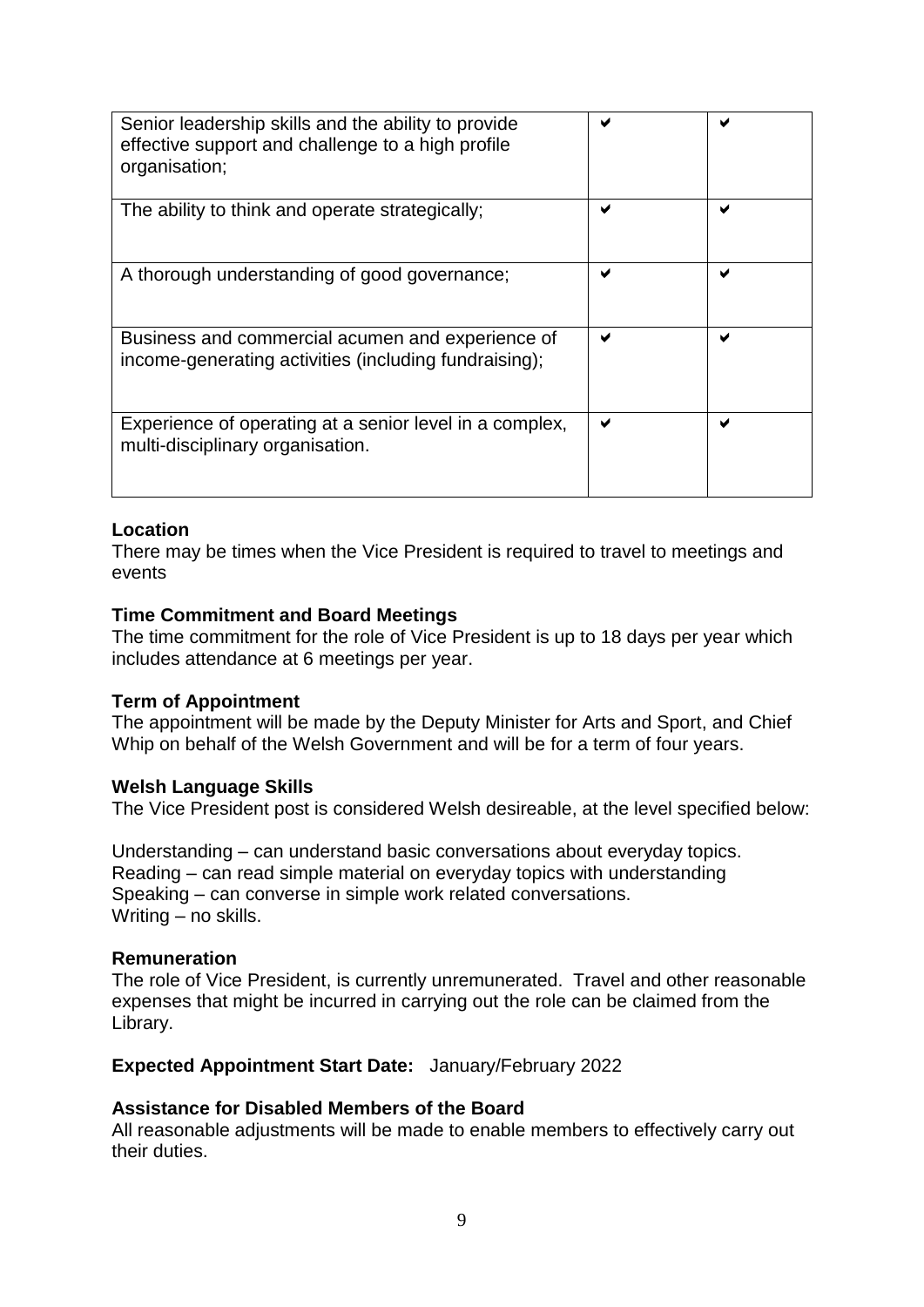## **Eligibility**

Applicants should be persons who conduct themselves at all times in a manner which will maintain public confidence.

In particular, applicants are required to declare whether they are aware of anything in their private or professional life which could be an embarrassment to the Welsh Government if it became known in the event of appointment.

Under the provisions of the Royal Charter 2006, those who have previously been a Trustee of the Library are not eligible to apply until 4 years have passed since the end of their term.

Candidates should also note that being Vice President of the Library is a disqualifying post for membership of Senedd Cymru under the National Assembly for Wales (Disqualification) Order 2015. <http://www.legislation.gov.uk/uksi/2015/1536/contents/made>

## **Conflict of Interests**

You will be asked to declare any private interests which may, or may be perceived to, conflict with the role and responsibilities as President of the National Library of Wales, including any business interests and positions of authority outside this role.

Any conflicts of interest will be explored at interview. If appointed, you will also be required to declare these interests on a register which is available to the public.

## **Due Diligence**

The Welsh Government Public Bodies Unit will undertake due diligence checks on all candidates successfully sifted to interview. This will include, but not necessarily be limited to social media and Internet searches. As a result, you may be asked questions at interview in relation to any due diligence findings.

## **Standards in public life**

You will be expected to demonstrate high standards of corporate and personal conduct. All successful candidates will be asked to subscribe to the Code of Governance - you can access this document at: [https://www.gov.uk/government/publications/governance-code-for-public](https://www.gov.uk/government/publications/governance-code-for-public-appointments)[appointments](https://www.gov.uk/government/publications/governance-code-for-public-appointments)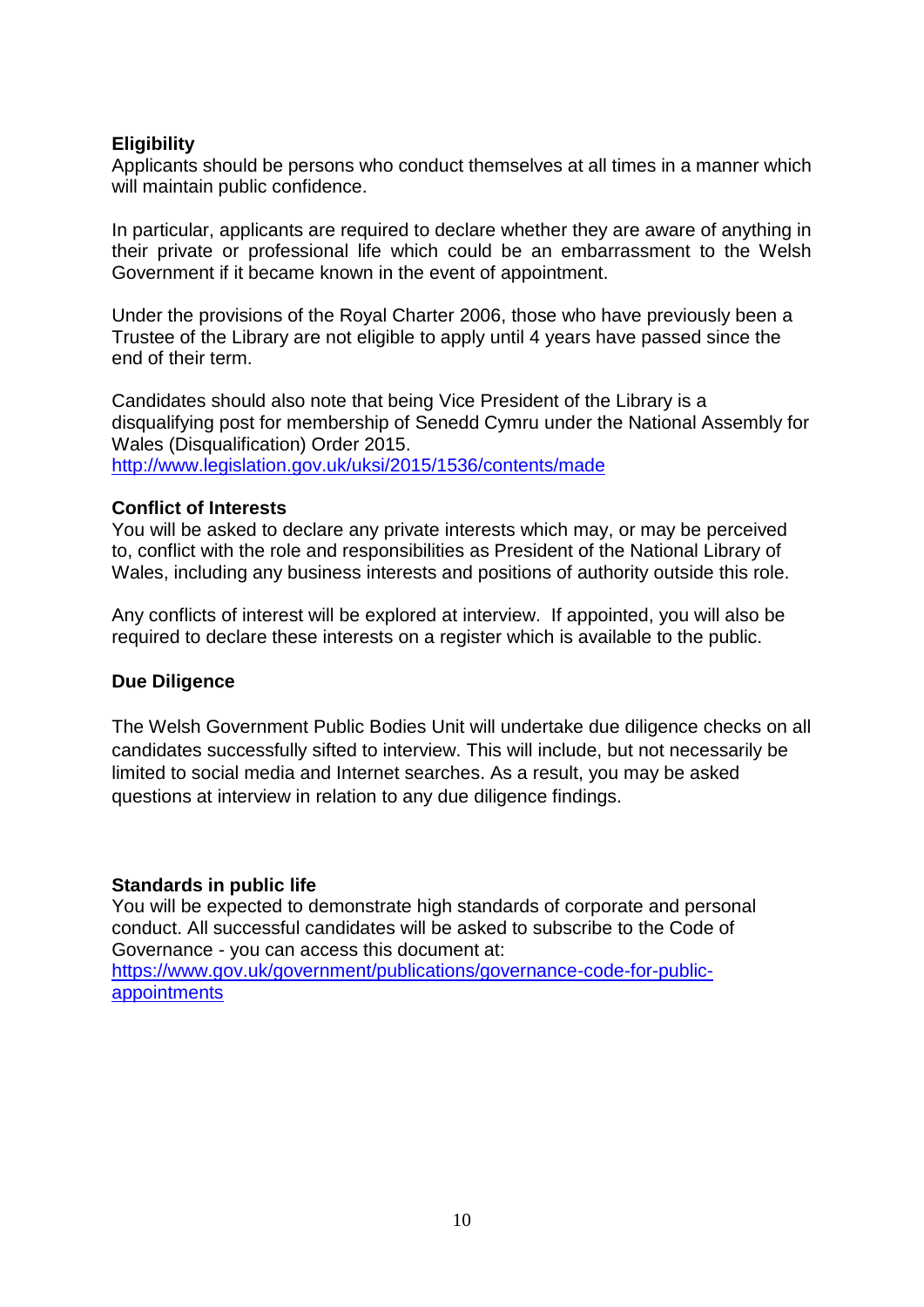# **Annex B**

# **The selection process**

- 1. The assessment panel will assess candidates' applications, CVs and personal statements to determine who it believes best meets the criteria for the role, and who will be invited to interview. At the initial sift stage, the panel will rely entirely on the information you provide in your application, CV and statement to decide whether you progress to the next stage of the process. Please ensure you provide evidence to support how you meet all the essential criteria.
- 2. The assessment panel will consist of:

Nicola Guy, Deputy Director, Culture and Sport Division, Welsh Government Craig Stephenson, Senior Independent Member Aled Eirug, Independent Member Marian Wyn Jones, Independent Member

- 3. Subject to the volume of applications received, your application may be "longlisted" before it is passed to the assessment panel for consideration. You should be aware that in this situation, your application may not be considered in full by the entire panel.
- 4. We anticipate that by the end of October 2021 the panel will have decided who will be shortlisted and invited for interview in November/December 2021**.**
- 5. The panel will shortlist the strongest applicants, those who have demonstrated they best meet the person specification and the essential criteria as set out in this pack. However, if you have applied under the guaranteed interview scheme and if you meet the minimum essential criteria for the post, then you will also be invited for interview.

If you are shortlisted and the interview dates are not already provided in this information pack, we will aim to provide you with as much notice as we can. Re-arranging interview dates may not be possible due to panel availability and the time constraints of the appointment timetable.

You will receive email communication from the Appoint system to let you know whether or not you have been shortlisted.

- 6. If invited to interview, the panel will question you about your skills and experience, asking specific questions to assess whether you meet the criteria set out for the post.
- 7. Candidates who the panel believe are 'appointable' will be recommended to the Deputy Minister who will make the final decision on a preferred candidate. The Deputy Minister may choose to meet appointable candidates before making a decision. Any meetings will be in the presence of the panel chair or their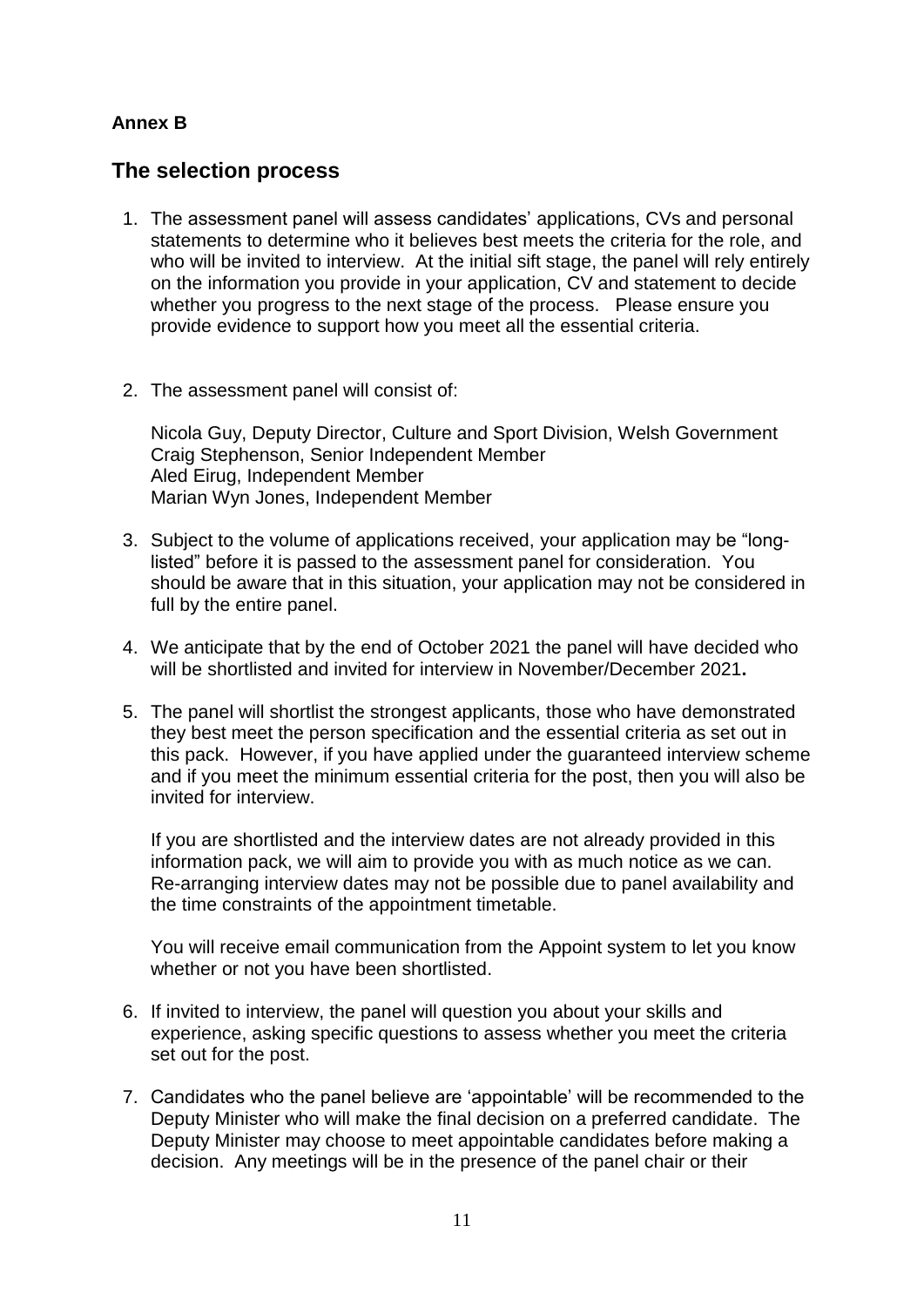nominated representative. Candidates who have been interviewed will be kept informed of progress.

8. If you are not successful at sift or at interview, you will be notified by the Welsh Government. We appreciate it takes a lot of time and effort to apply for roles, and feedback is a valuable part of the process. As a result, the letter will provide the details of who you may approach for feedback on your interview and application, if you wish to do so.

## **Queries**

9. For queries about your application, please contact [publicappointments@gov.wales](mailto:publicappointments@gov.wales)

## **If you are not completely satisfied**

10.Welsh Government will aim to process all applications as quickly as possible and to treat all applicants with courtesy. If you have any complaints about the way your application has been handled, please contact [publicappointments@gov.wales.](mailto:publicappointments@gov.wales)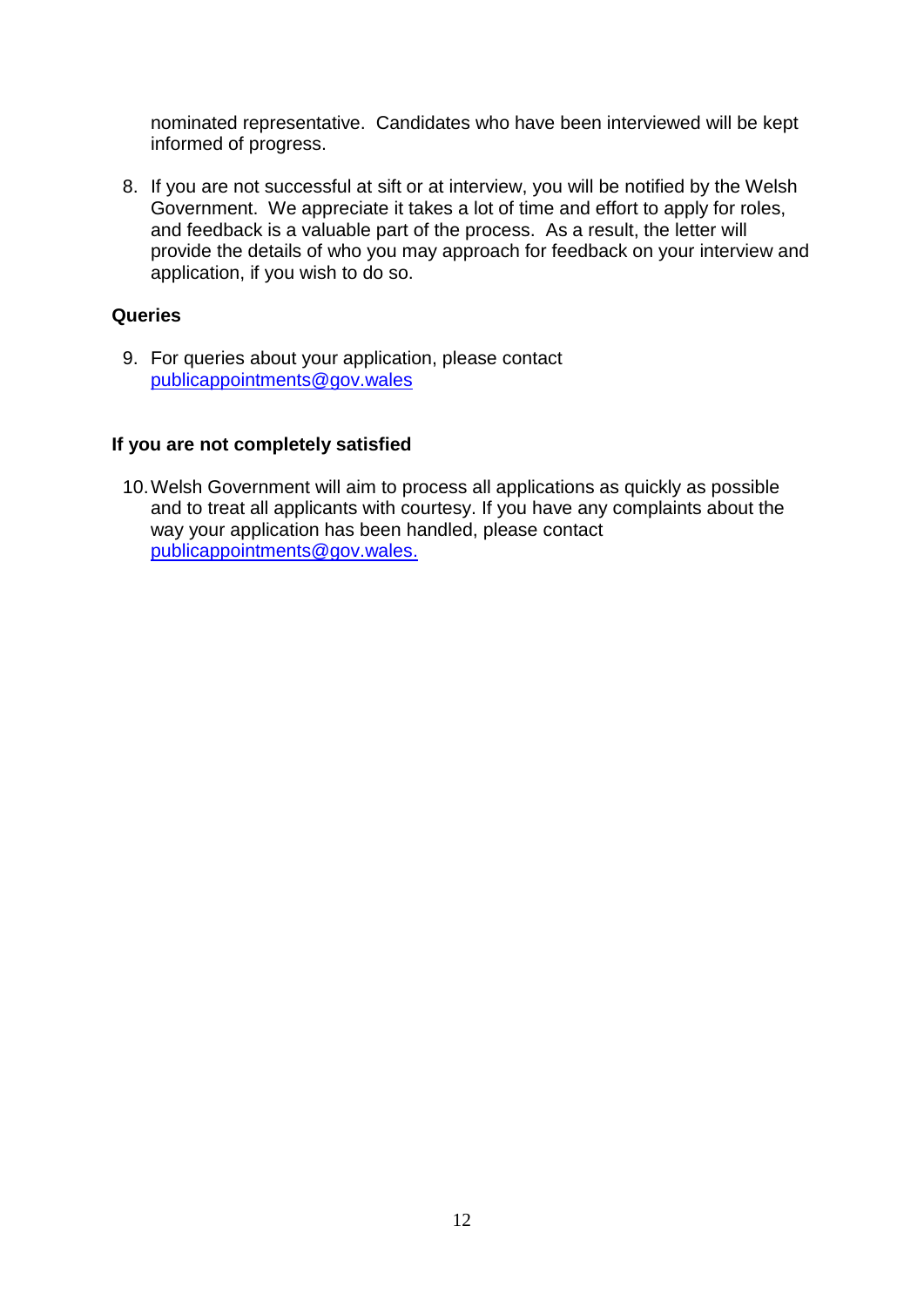# **Annex C**

# **The National Library of Wales - background**

The National Library is Wales' pre-eminent library and archive. It is a massive information resource and treasure house on all subjects, freely available to everyone, and a living store of the recorded cultures of Wales. In reality, it has two dimensions – a splendid physical building in Aberystwyth housing the print, manuscript, visual and audio-visual collections, and an online library available through the internet.

The National Library of Wales ('the Library') was established by Royal Charter on the 9th of March 1907. Supplemental Charters were granted in 1911 and in 1978, with slight constitutional revisions. On the 19<sup>th</sup> July 2006 a new supplemental Charter was granted by Queen Elizabeth II. The 2006 Supplemental Charter changed the constitution and the Library's governance significantly and recognised devolution of Government from Westminster to Wales. Whereas previously the Library had a Court of Governors and a Council it now has a Board of Trustees.

The Library is also a registered charity (registered number: 525775) and Welsh Government Sponsored Body (WGSB).

It must therefore function as: (a) a Royal Charter foundation and a Registered Charity and (b) a Welsh Government sponsored body. This dual nature governs how it operates and fulfils its role and obligations, and requires a delicate balance between the pursuing and fulfilling (a) the 'objects' of its Charter and Charitable status, which reflect its foundation purpose, and (b) the principles of arms-length Government. A Framework document drawn up by the Welsh Government, in consultation with the Library, sets out the details of the terms and conditions under which the Welsh Ministers provide grant-in-aid to the Library.

The Library currently employs 235 (FTE216) members of staff. In 2021-22 it will receive £12.8 in revenue and £3.6m capital in grant-in-aid from the Welsh Government.

The Library's primary 'object', as expressed in the 2006 Supplemental Charter is:

*To collect, preserve and give access to all kinds and forms of recorded knowledge, especially relating to Wales and the Welsh and other Celtic peoples, for the benefit of the public, including those engaged in research and learning.*

The Library's responsibilities and associated activities are best expressed as five 'core functions', each of which has many aspects:

- collecting;
- preserving;
- giving access and information;
- publicising and interpreting; and
- professional collaboration (especially with libraries and archives across Wales, and also other Welsh Government Sponsored Bodies, including